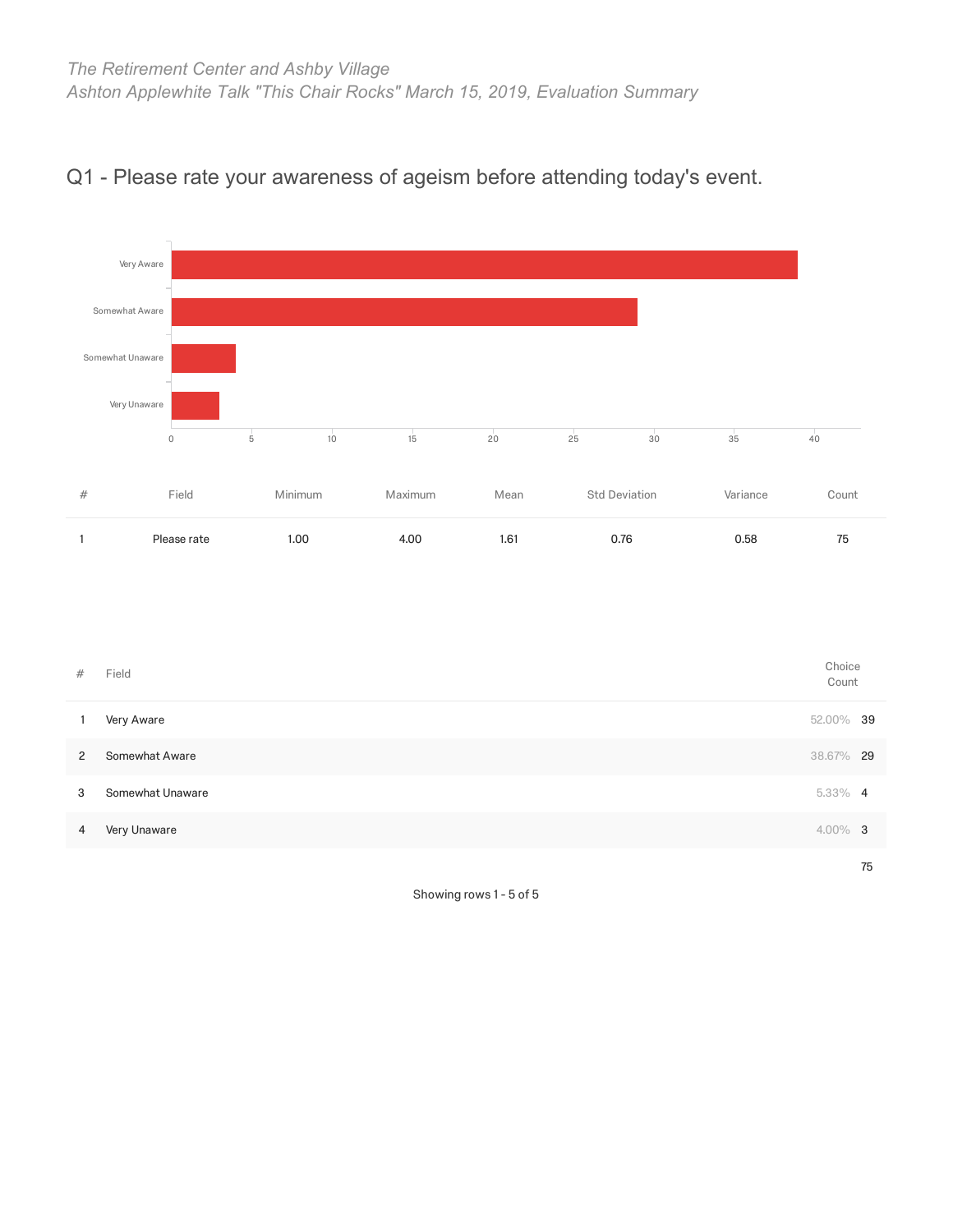

Q8 - Please rate your awareness of ageism after attending today's event.

| #              | Field            | Choice<br>Count |    |
|----------------|------------------|-----------------|----|
|                | Very Aware       | 85.33% 64       |    |
| $\overline{2}$ | Somewhat Aware   | 12.00% 9        |    |
| 3              | Somewhat Unaware | $0.00\%$ 0      |    |
| 4              | Very Unaware     | $2.67\%$ 2      |    |
|                |                  |                 | 75 |

Showing rows 1 - 5 of 5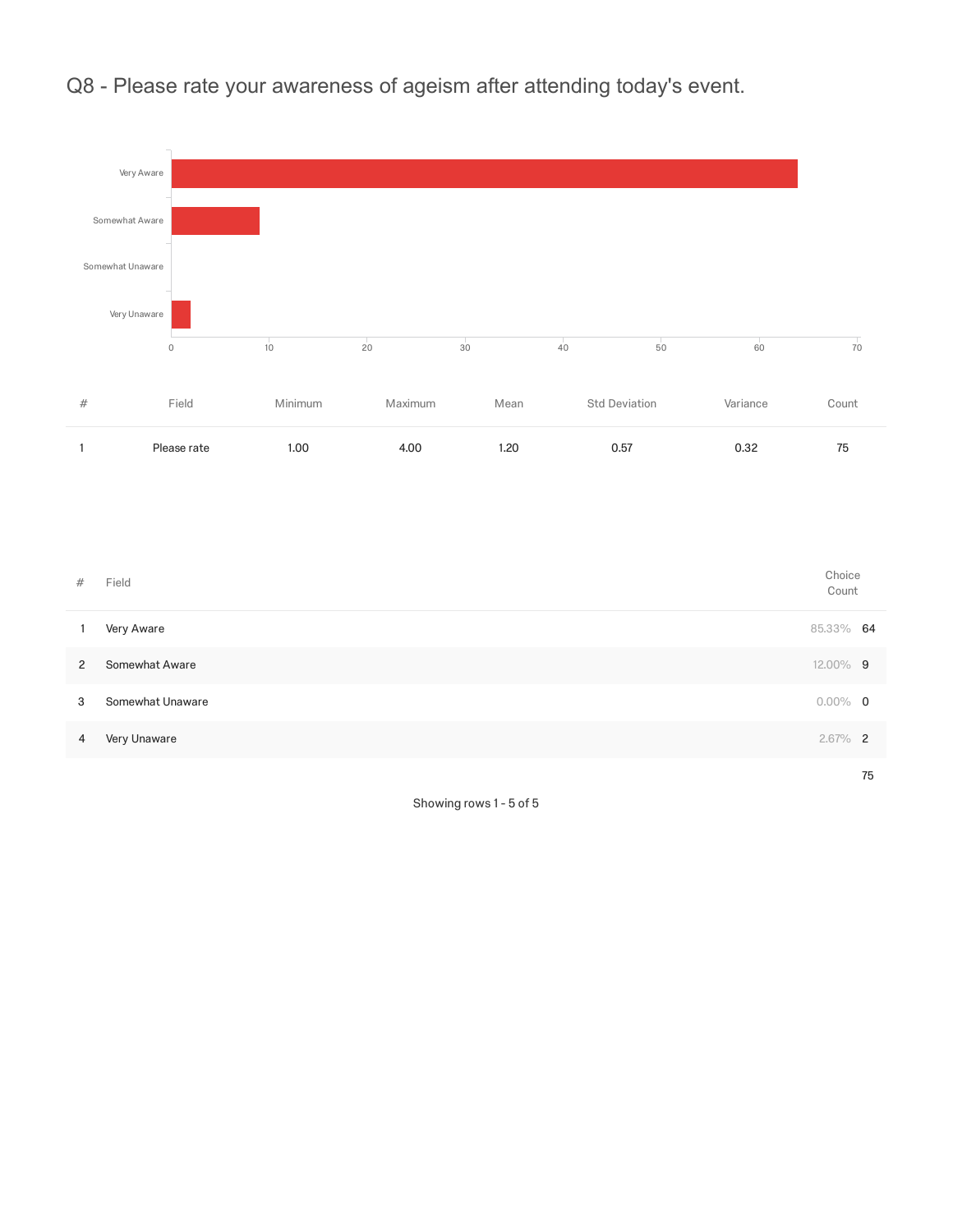List 3 places where you have experienced ageism.

Work Place, Dating, and Economic Challenges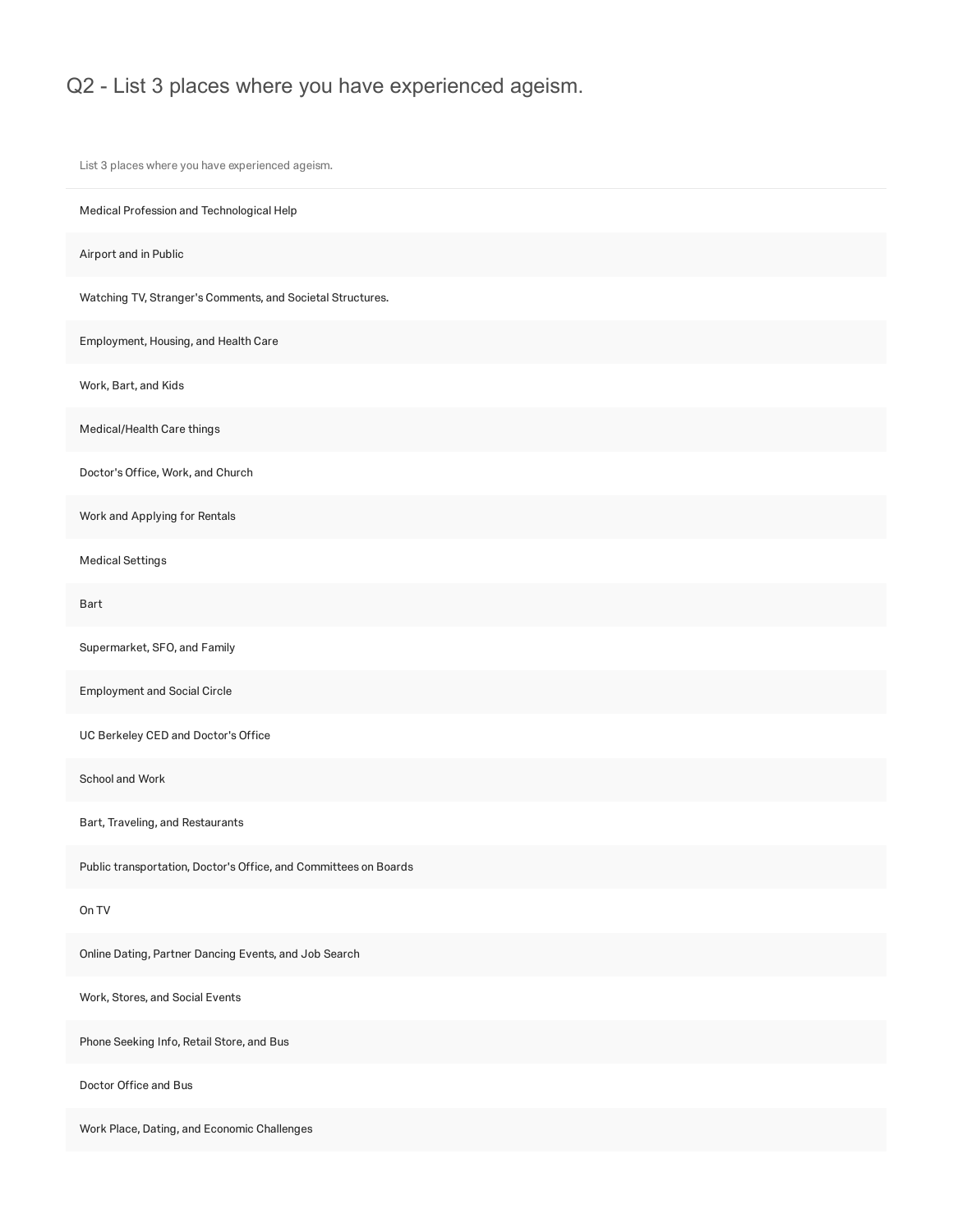Medical Care and Waiting in Line Many Places Activist Movements, Work, and US Capitalism Grocery Store and Bart Bars, Restaurants, and Government Bars, Restaurants, and Driving Doctor and Myself Kiosk at Local Park, Work, and Community Meeting Politics and School Sephora Store, Realtor, and Restaurant Doctor's Office, Stores, and Technology Gym and Doctor Office Sporting Event, Some Doctors, and Some Family Tennis Club and Neighborhood Meetings Can't Think of One! At a University Attending a Class, Strangers, and Dentist Office Doctor's Office, Dentist's Office, and Deli-Store My Job, My Youngest Sibling, and Public Dentist Workplace, Apple Store, and Customer Services Over the Phone Workplace, the Media, and Myself Gym, Ourselves (Elder People), and Advertising on Social Media Family, Friends, and Everywhere Else Surgeon and Bart

Doctor's Office and Family Members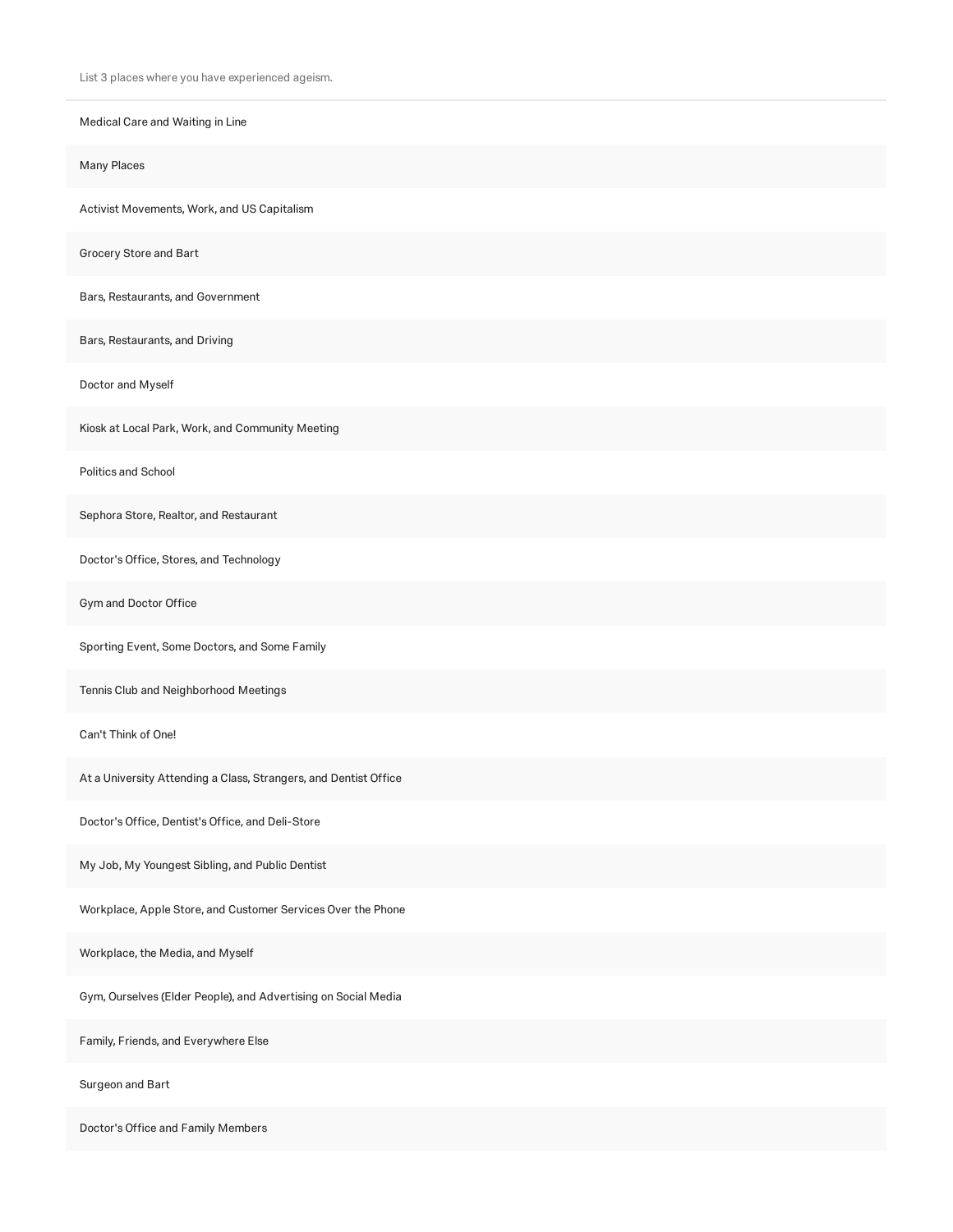| Friends Joking About Ageism (Facebook/Online)                                                                                |
|------------------------------------------------------------------------------------------------------------------------------|
| Doctor's Office, Gym, and Bart/Airplane/Travel                                                                               |
| match.com (dating online) and My Own Attitudes                                                                               |
| retail Stores, Vehicle Repairs, Work, and Doctors.                                                                           |
| Work, Family, Church, and Self.                                                                                              |
| Cosmetic Industry                                                                                                            |
| Work Meetings, Bus Station, and Coffee Shop                                                                                  |
| Volunteering where I use to Work and Between my Ears                                                                         |
| Referring People for Jobs and My Children                                                                                    |
| Doctor's Office, Restaurant, Church, and Work Place                                                                          |
| Doctor's Office, Community Chorus, and Hair Salon                                                                            |
| Work/Applying for Jobs (UCB); I was strongly advised to remove the dates of my resume so it wasn't obvious that I was older. |
| Grocery Store, Gym, and Bus                                                                                                  |
| Airport and Grocery Store                                                                                                    |
| UC Berkeley (work)                                                                                                           |
| Returning Phone Calls/Emails, Nearly Everywhere I need to be Served, and Applying for a Job                                  |
| On a Bus, in a Crowd where People are Forming Spontaneous Groups, and Doctor's Office                                        |
| Work                                                                                                                         |
| Job Search, Being Called "Miss," My Own Mind                                                                                 |
| Bart, Grocery Store, and Golf Course                                                                                         |

My own head, grown children calling me "sweetie" and my actions cute, Absence of older women in news broadcasts

Restaurant, Overseas traveling, Folks who call you "maam"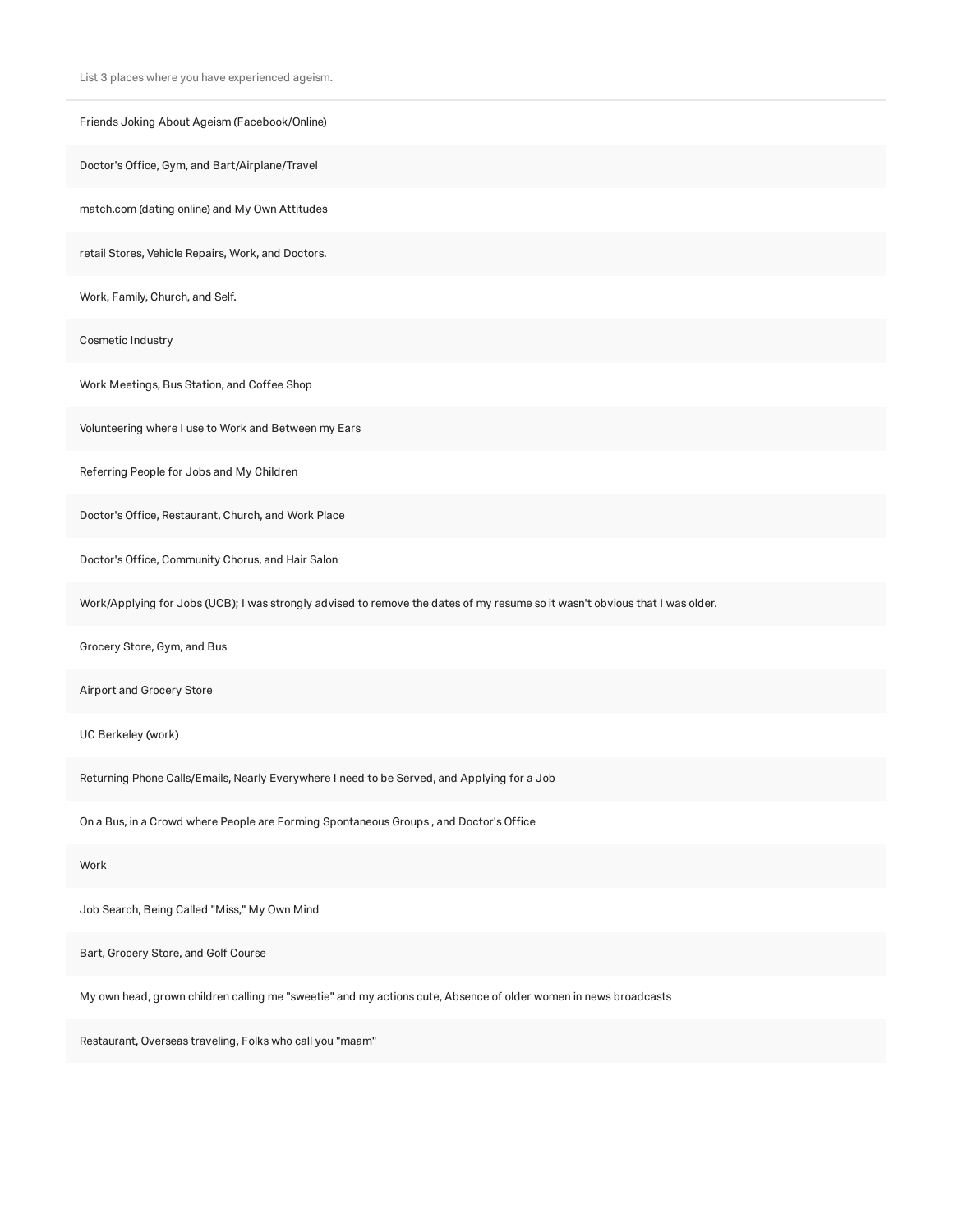

Medical Profession and Technological Help

Airport and in Public

Watching TV, Stranger's Comments, and Societal Structures.

Employment, Housing, and Health Care

Work, Bart, and Kids

Medical/Health Care things

Doctor's Office, Work, and Church

Work and Applying for Rentals

Medical Settings

Bart

Supermarket, SFO, and Family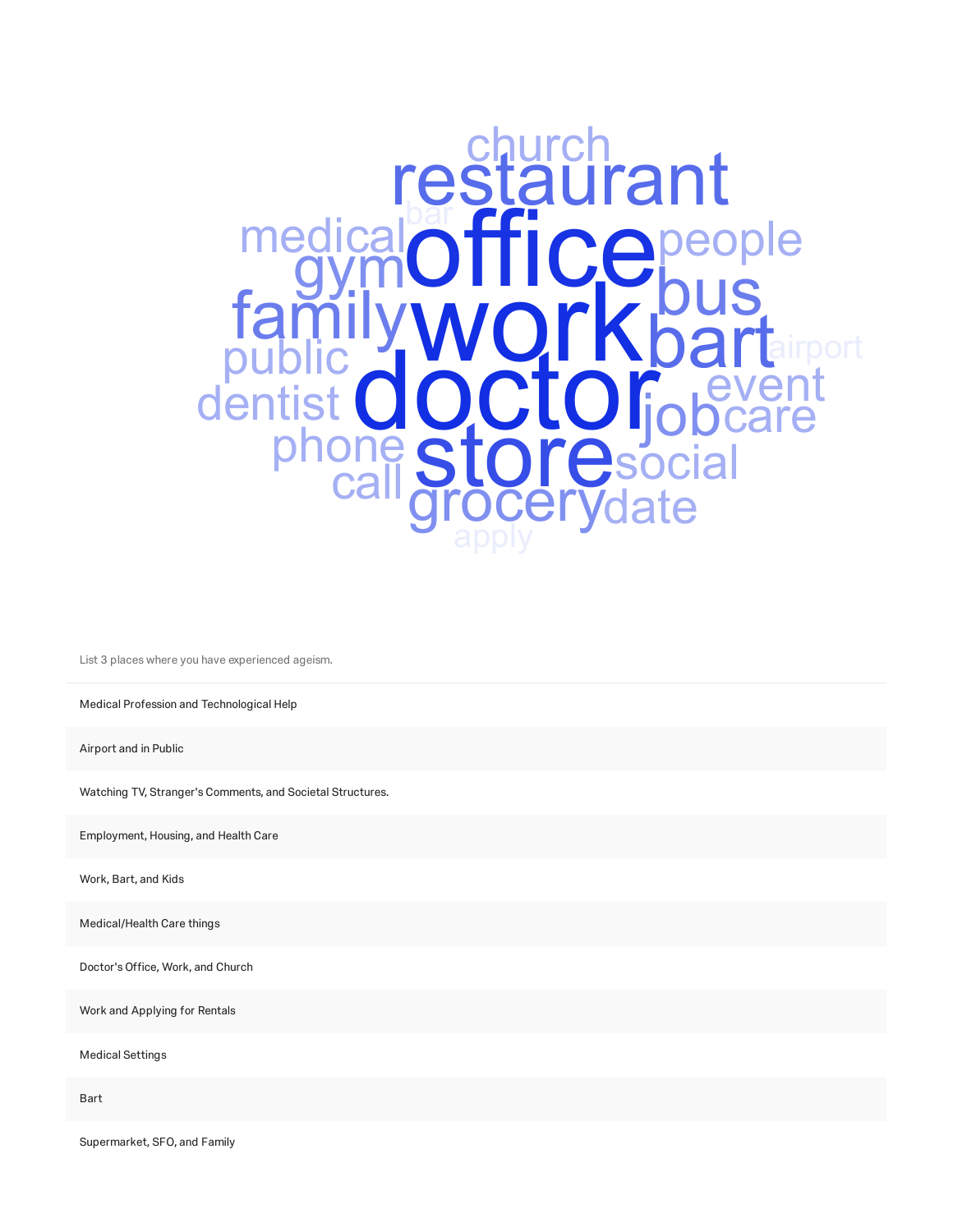Employment and Social Circle

UC Berkeley CED and Doctor's Office

School and Work

Bart, Traveling, and Restaurants

Public transportation, Doctor's Office, and Committees on Boards

On TV

Online Dating, Partner Dancing Events, and Job Search

Work, Stores, and Social Events

Phone Seeking Info, Retail Store, and Bus

Doctor Office and Bus

Work Place, Dating, and Economic Challenges

Medical Care and Waiting in Line

Many Places

Activist Movements, Work, and US Capitalism

Grocery Store and Bart

Bars, Restaurants, and Government

Bars, Restaurants, and Driving

Doctor and Myself

Kiosk at Local Park, Work, and Community Meeting

Politics and School

Sephora Store, Realtor, and Restaurant

Doctor's Office, Stores, and Technology

Gym and Doctor Office

Sporting Event, Some Doctors, and Some Family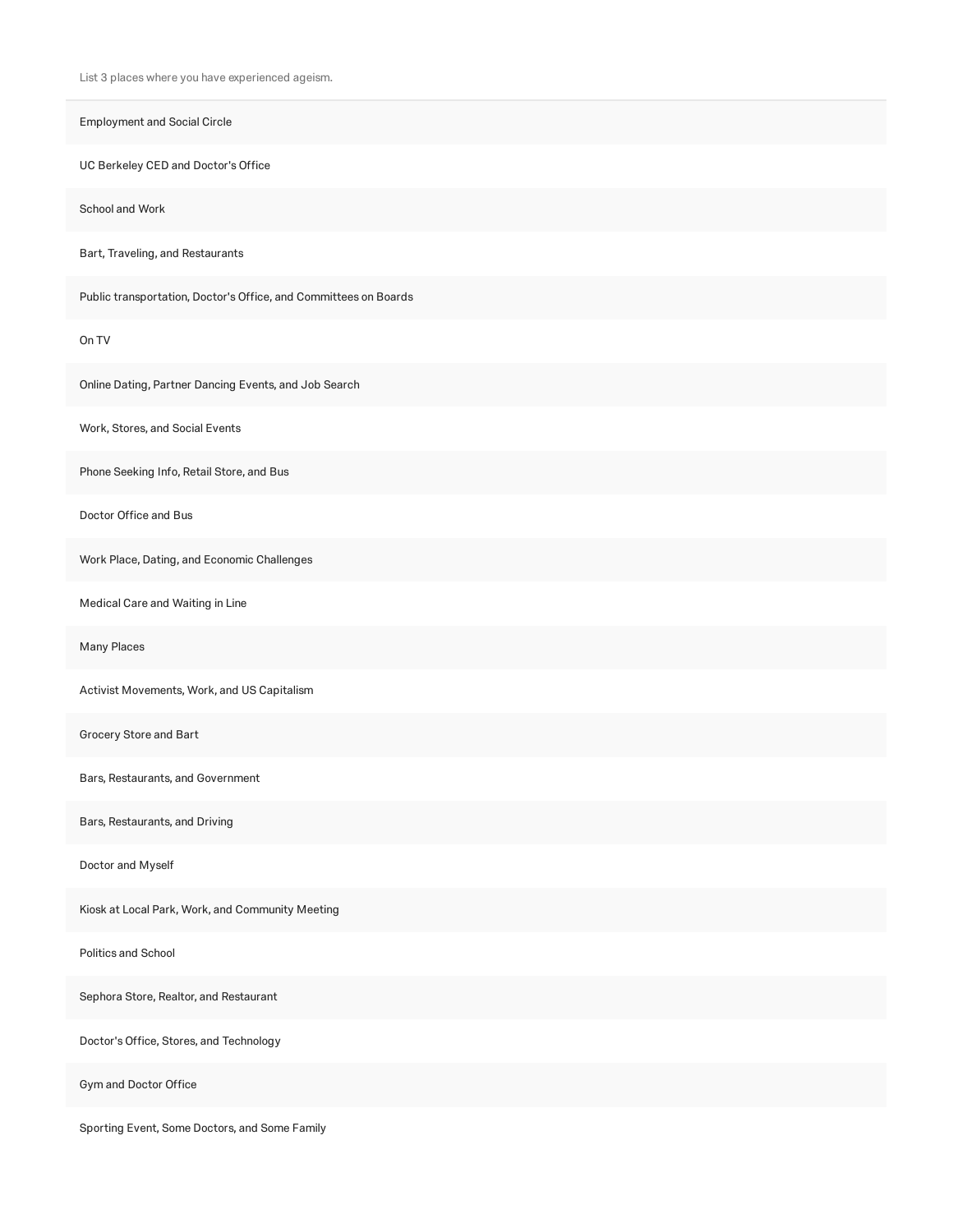| Tennis Club and Neighborhood Meetings                            |
|------------------------------------------------------------------|
| Can't Think of One!                                              |
| At a University Attending a Class, Strangers, and Dentist Office |
| Doctor's Office, Dentist's Office, and Deli-Store                |
| My Job, My Youngest Sibling, and Public Dentist                  |
| Workplace, Apple Store, and Customer Services Over the Phone     |
| Workplace, the Media, and Myself                                 |
| Gym, Ourselves (Elder People), and Advertising on Social Media   |
| Family, Friends, and Everywhere Else                             |
| Surgeon and Bart                                                 |
| Doctor's Office and Family Members                               |
| Friends Joking About Ageism (Facebook/Online)                    |
| Doctor's Office, Gym, and Bart/Airplane/Travel                   |
| match.com (dating online) and My Own Attitudes                   |
| retail Stores, Vehicle Repairs, Work, and Doctors.               |
| Work, Family, Church, and Self.                                  |
| Cosmetic Industry                                                |
| Work Meetings, Bus Station, and Coffee Shop                      |
| Volunteering where I use to Work and Between my Ears             |
| Referring People for Jobs and My Children                        |
| Doctor's Office, Restaurant, Church, and Work Place              |
| Doctor's Office, Community Chorus, and Hair Salon                |

Work/Applying for Jobs (UCB); I was strongly advised to remove the dates of my resume so it wasn't obvious that I was older.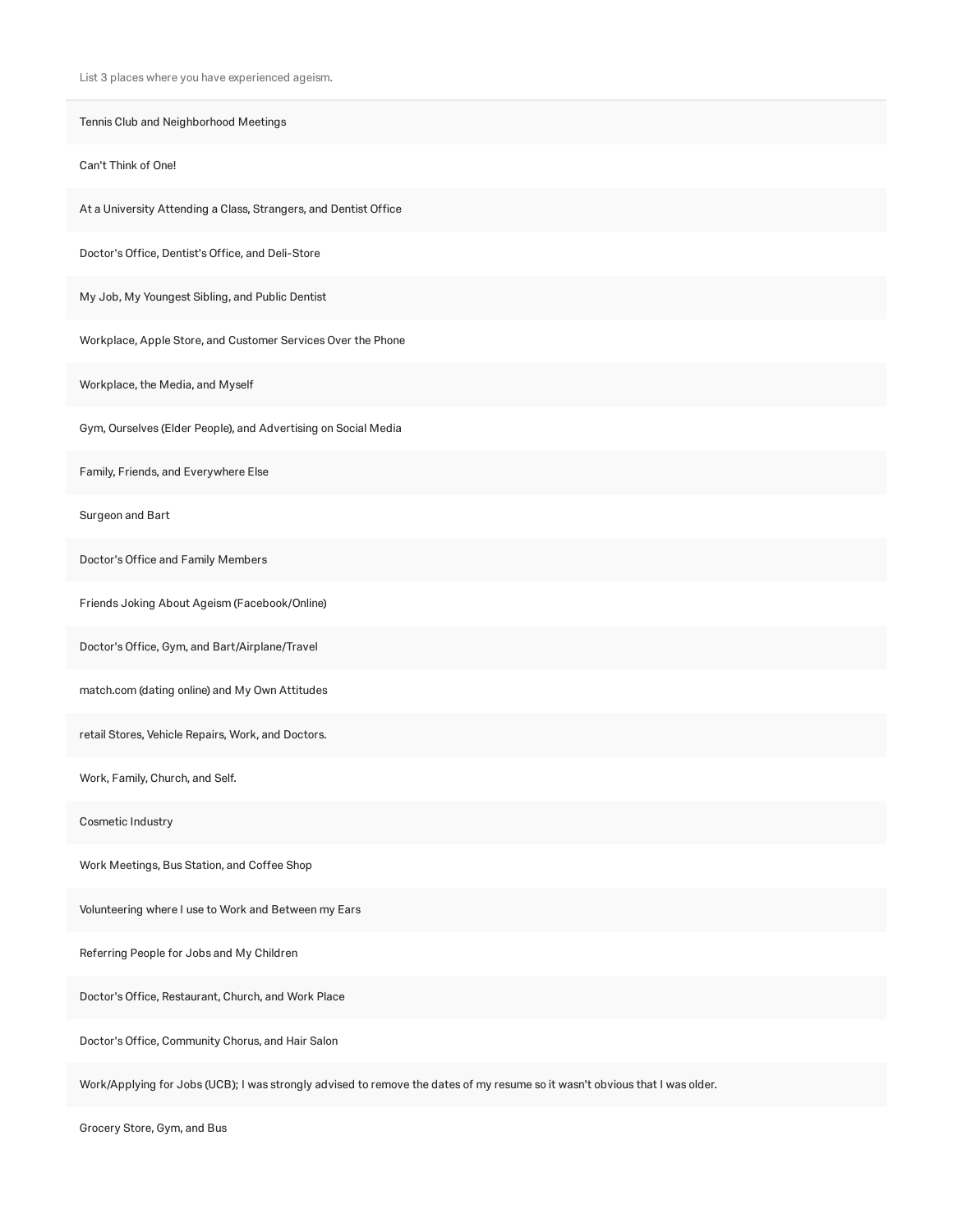Airport and Grocery Store

UC Berkeley (work)

Returning Phone Calls/Emails, Nearly Everywhere I need to be Served, and Applying for a Job

On a Bus, in a Crowd where People are Forming Spontaneous Groups , and Doctor's Office

Work

Job Search, Being Called "Miss," My Own Mind

Bart, Grocery Store, and Golf Course

My own head, grown children calling me "sweetie" and my actions cute, Absence of older women in news broadcasts

Restaurant, Overseas traveling, Folks who call you "maam"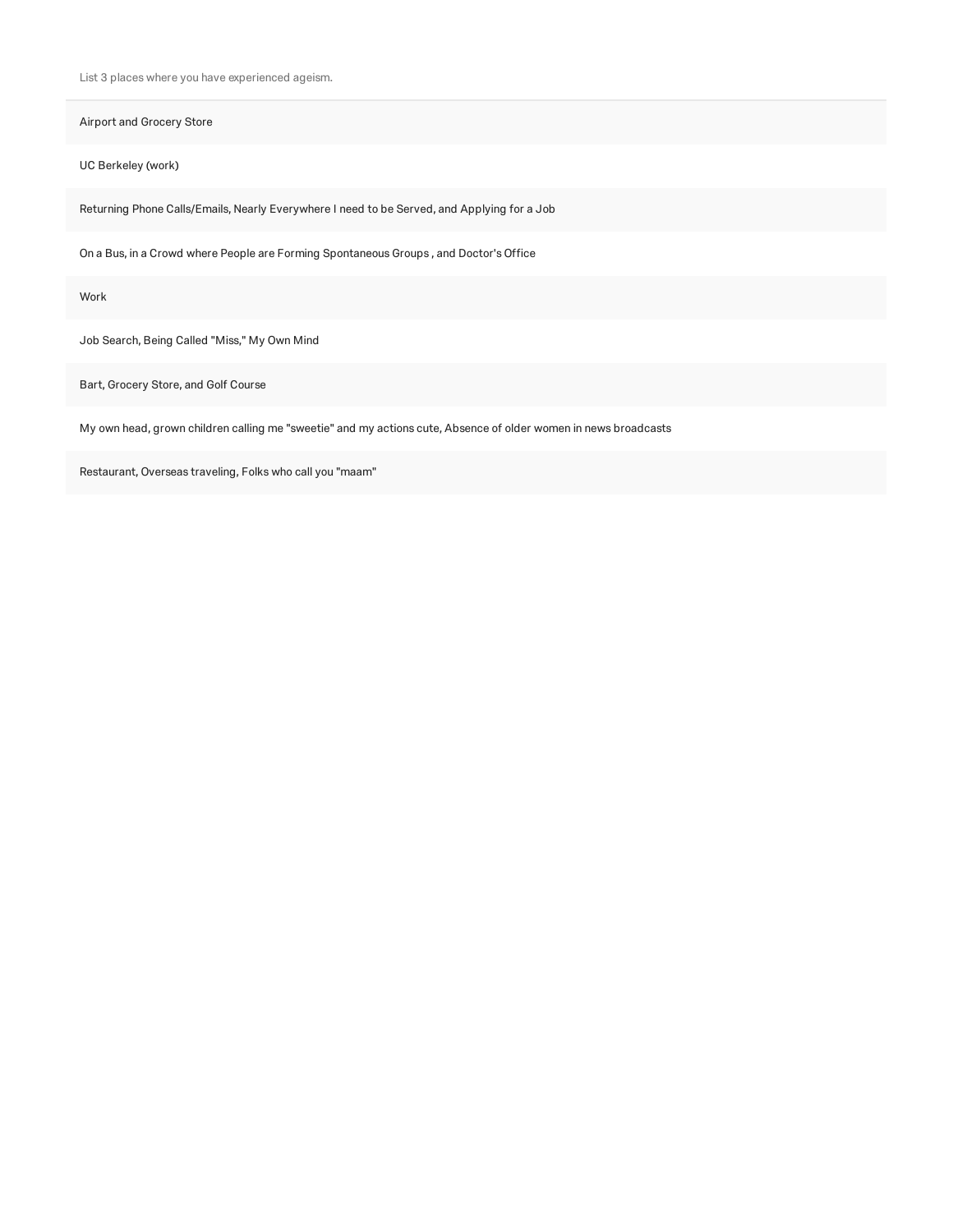Q4 - Check off any of the topics below related to ageism that you would like to learn



more about. Check all that apply.

Showing rows 1 - 5 of 5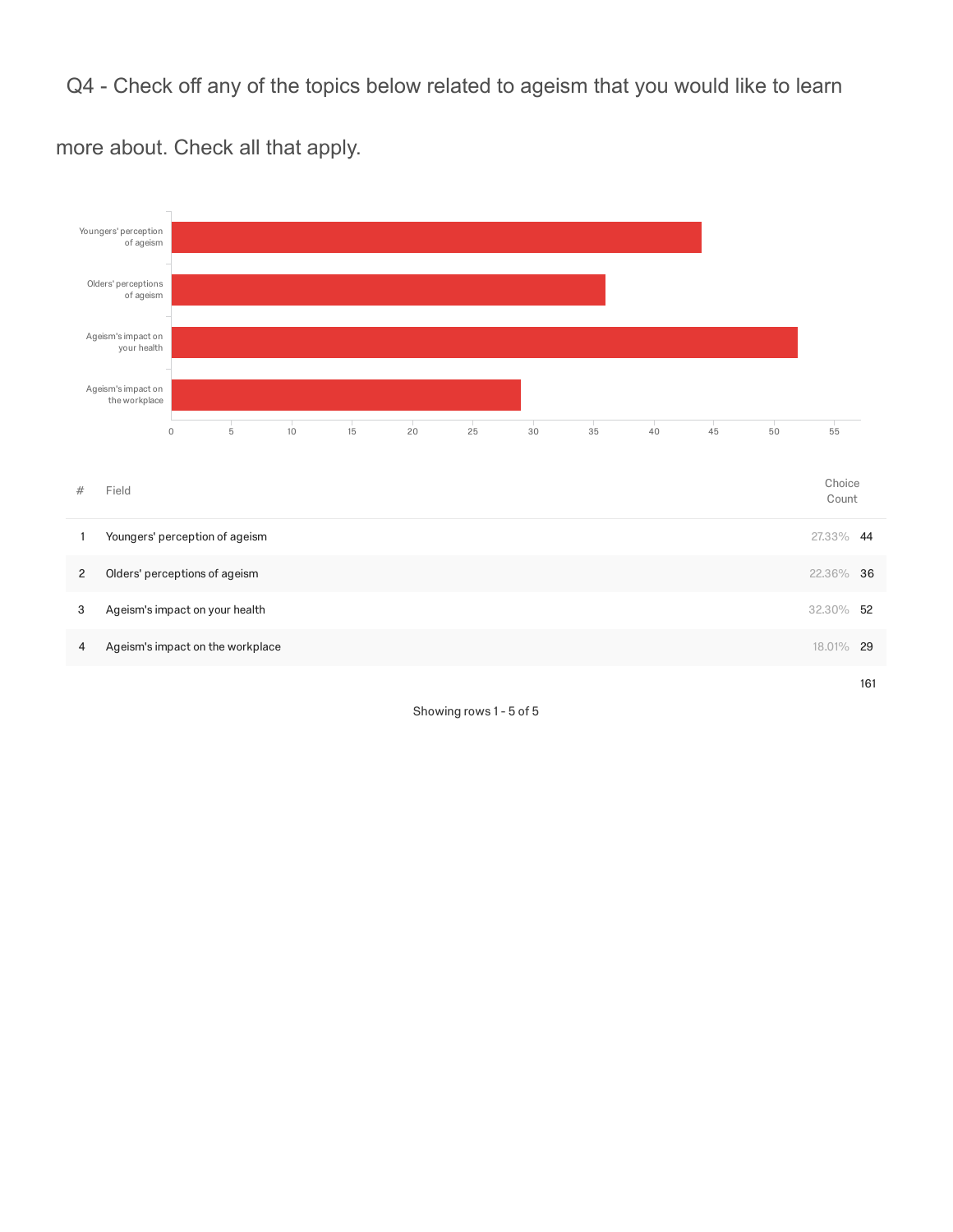## Q6 - Please list additional topics related to ageism you would be interested in learning

#### about.

| Please list additional topics related to ageism you would be interested in                                             |
|------------------------------------------------------------------------------------------------------------------------|
| I am concerned about all cellphones                                                                                    |
| Appreciating yourself (appearance)                                                                                     |
| Ageism in healthcare                                                                                                   |
| Resource to combat ageism                                                                                              |
| Finding humor about growing older                                                                                      |
| Social support networks                                                                                                |
| Inter-generational ageism                                                                                              |
| How to deal with job searches                                                                                          |
| Diet and Exercise; clothes, legal abuse,I scams, finding affordable help, cooking/food delivery, and transportation.   |
| Structural ageism                                                                                                      |
| Why older people take so much medication. Teach older people to do natural products and exercise                       |
| Intersection of elder privilege and ageism addressing racism and ageism                                                |
| Great books with older hero                                                                                            |
| Avoiding elder abuse and scams                                                                                         |
| Young (naive) perspectives often clash with elder's experience; how can those two find middle ground to tackle ageism? |
| Ageism and among/between different ethnics. Ageism in cultures/media etc                                               |
| How do I stop comparing my physical self to others?                                                                    |
| Ageism and the medical world. Ageism and the design of the physical environment                                        |
| Double ageism- age and racism                                                                                          |
| Education of the youth in ageism and inter-generational experience.                                                    |
|                                                                                                                        |

Elders redesigning their lives, intersection of ageism, poverty, racism, and gender inter-generation.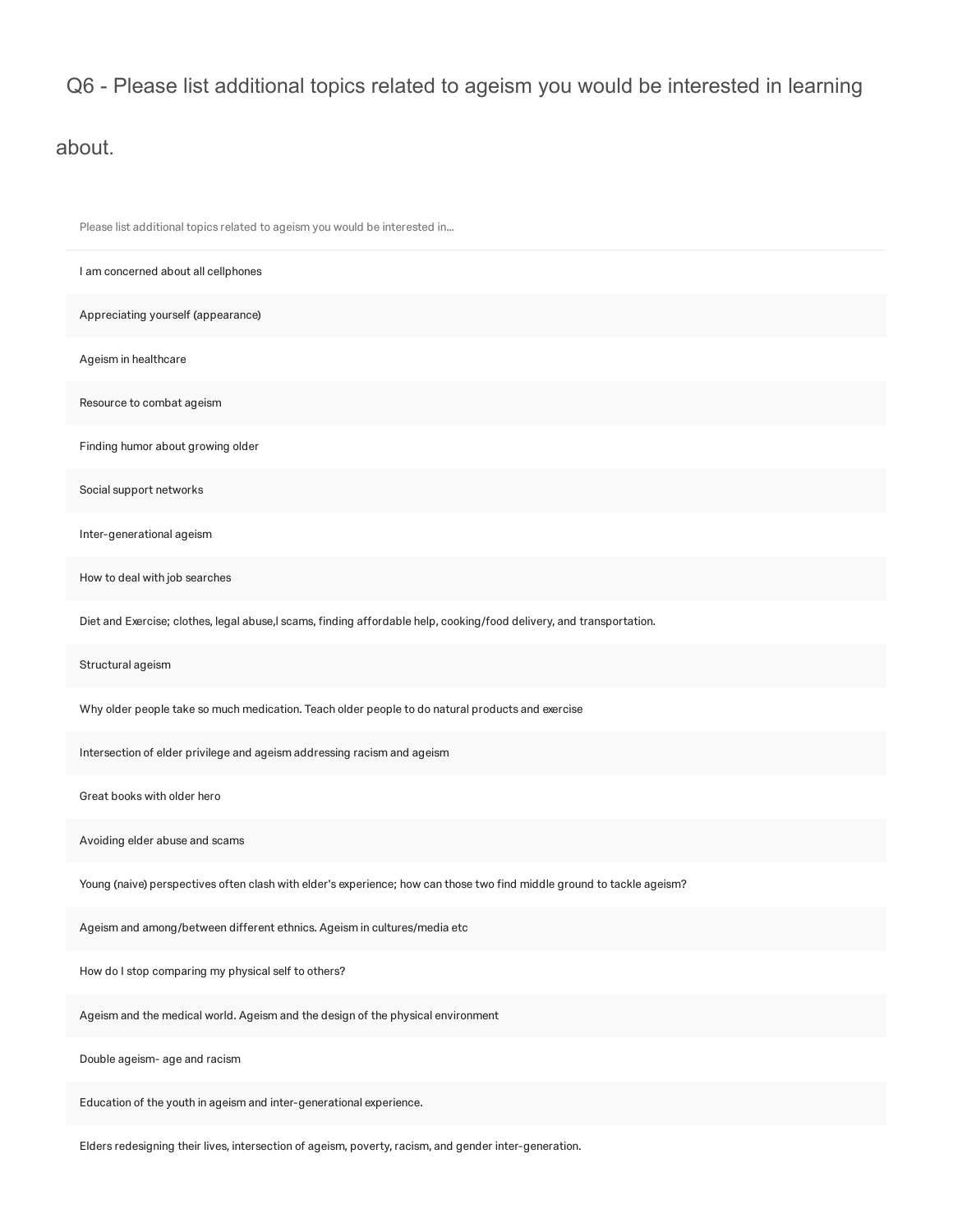Please list additional topics related to ageism you would be interested in...

Cultural difference in ageism. Older supervisor discriminates against older workers,

Focus on positive attitudes towards aging. There's too much focus on the negative.

Aging Well

More!

Elder Abuse

How elders are portrayed in media, advertisements, and movies. Inter-generational programs.

Ageism without exclusion of gender and how to remove barriers of binary ageism.

Ageism and Financial Security

Aging and Hearing Loss

Being single at end of life.

Planning and Design

Where/how to live as an elder.

How to help avoid doing it

How to fight ageism in the workplace.

Physiology of aging

Intergenerational initiatives, how to approach the subject in mixed-aged groups.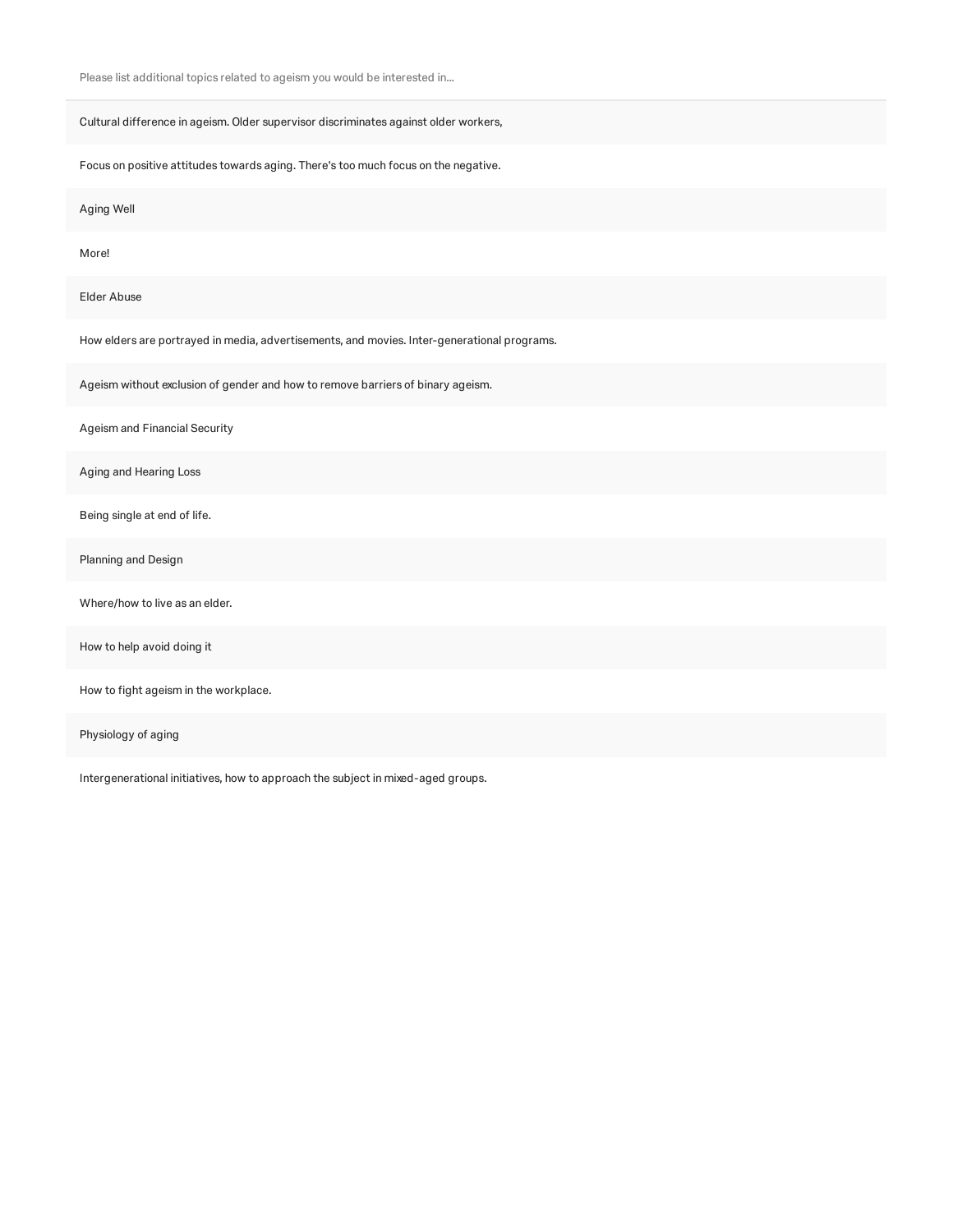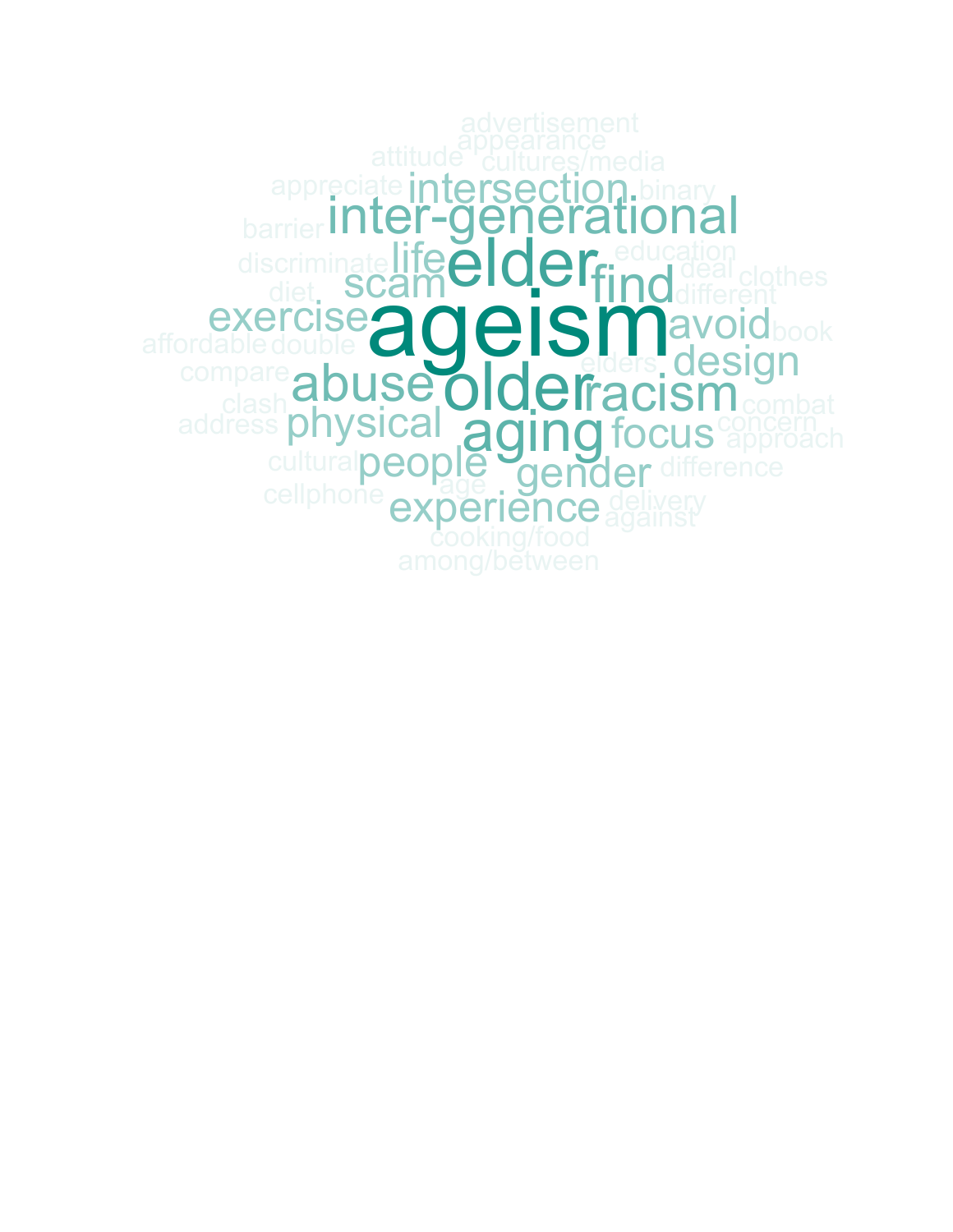Q5 - How likely are you to attend a day-long event on ageism and age-related issues

## offered by UCBRC in 2020?



| #            | Field              | Choice<br>Count |    |
|--------------|--------------------|-----------------|----|
| 1            | Very Likely        | 42.42% 28       |    |
| $\mathbf{2}$ | Somewhat likely    | 40.91% 27       |    |
| 3            | Somewhat unlikely  | 10.61% 7        |    |
| 4            | Very unlikely      | $6.06\%$ 4      |    |
| 5            | Extremely unlikely | $0.00\%$ 0      |    |
|              |                    |                 | 66 |

Showing rows 1 - 6 of 6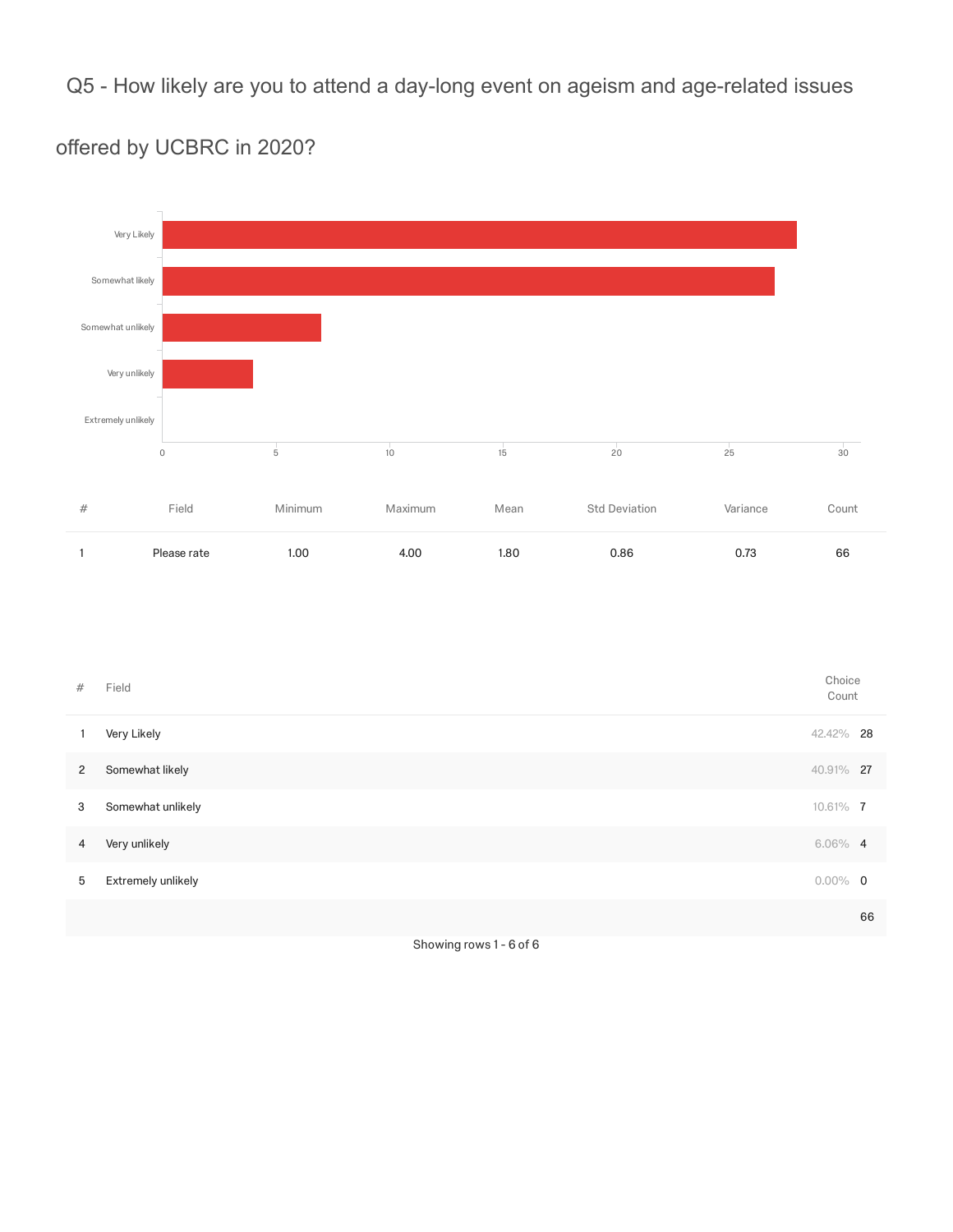#### Q7 - Please share a comment about today's event.

Please share a comment about today's event.

Very good. Ashton was delightful!

Clear presentation, well organized, and thought provoking. Handled questions well.

Great!

Good talk and panel!

Speaker was wonderful- love her wit. Her presentation could have been longer.

Great!Raising discussion

Great- a topic that hasn't been addressed

Interesting, made me think more about their important issues

Wonderful! I was disappointed that Ashton's talk was basically a return of her TED talk. Thank you for this event!

Exceeded expectations! Uplifting and encouraging

Loved the panel!

The speaker was fantastic

Excellent speaker!

Thank you! Great information

Wonderful! Very inspirational

Great speaker

Interesting and appreciated

Wonderful!

The speaker was great but talked too fast.

Very dynamic talk and great questions.

It was very interesting!

Need for interracial mixing and integration in these meetings.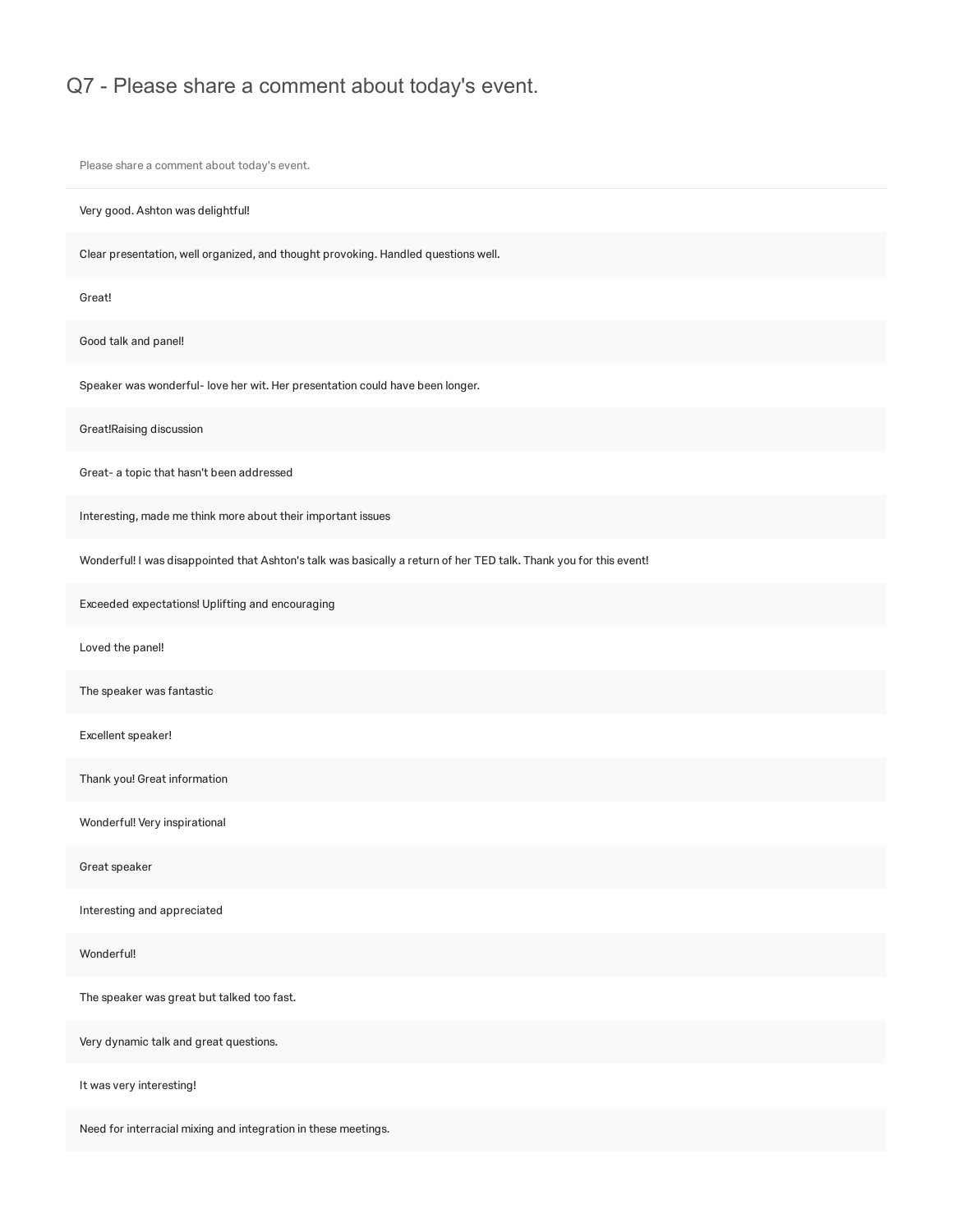Please share a comment about today's event.

Speaker was good. Like the idea of creating more inter-generational communities.

It was very informative and enjoyable!

Thank you!

Thank you for speaking in Berkeley! :)

Really enjoyed Ashton's insight and enthusiasm

Very good; inspires me to reexamine my own ideas and attitudes of how I speak about myself.

Glad to be here, I heard the TED talk and was grateful for new ideas.

So important

Very informative, some good ideas for personal growth.

Inspirational! I feel energized about being older!

Great Speaker. Made me more eager to reach out for inter-generational opportunities.

Would like to learn medical research in ageism. Panel was interesting, aware of self prejudice.

Excellent! Thank you!

About time!

Excellent topic, speaker, panel, and pastimes.

Loved Ashton's talk- articulate, eye-opening, and funny. Very energizing!

Amazing! :) I'm never going to "retire"!

Interesting and a good learning experience. Too focused on the negatives.

Did not address many questions submitted by audience. some explanations too lengthy.

Inspiring and hopeful.

I appreciate the fact that others experienced what I have. We have to become more active in our own presence and be advocates for change.

Incredible speaker on a much-needed topic. Great to have other community resources available.

Great! Disappointed that younger people did not attend. Was it marketed well?

Important conversation. The writer was very aware of the issue; however, I felt alienated from the conversation once the rhetoric turned toward gender and ageism.